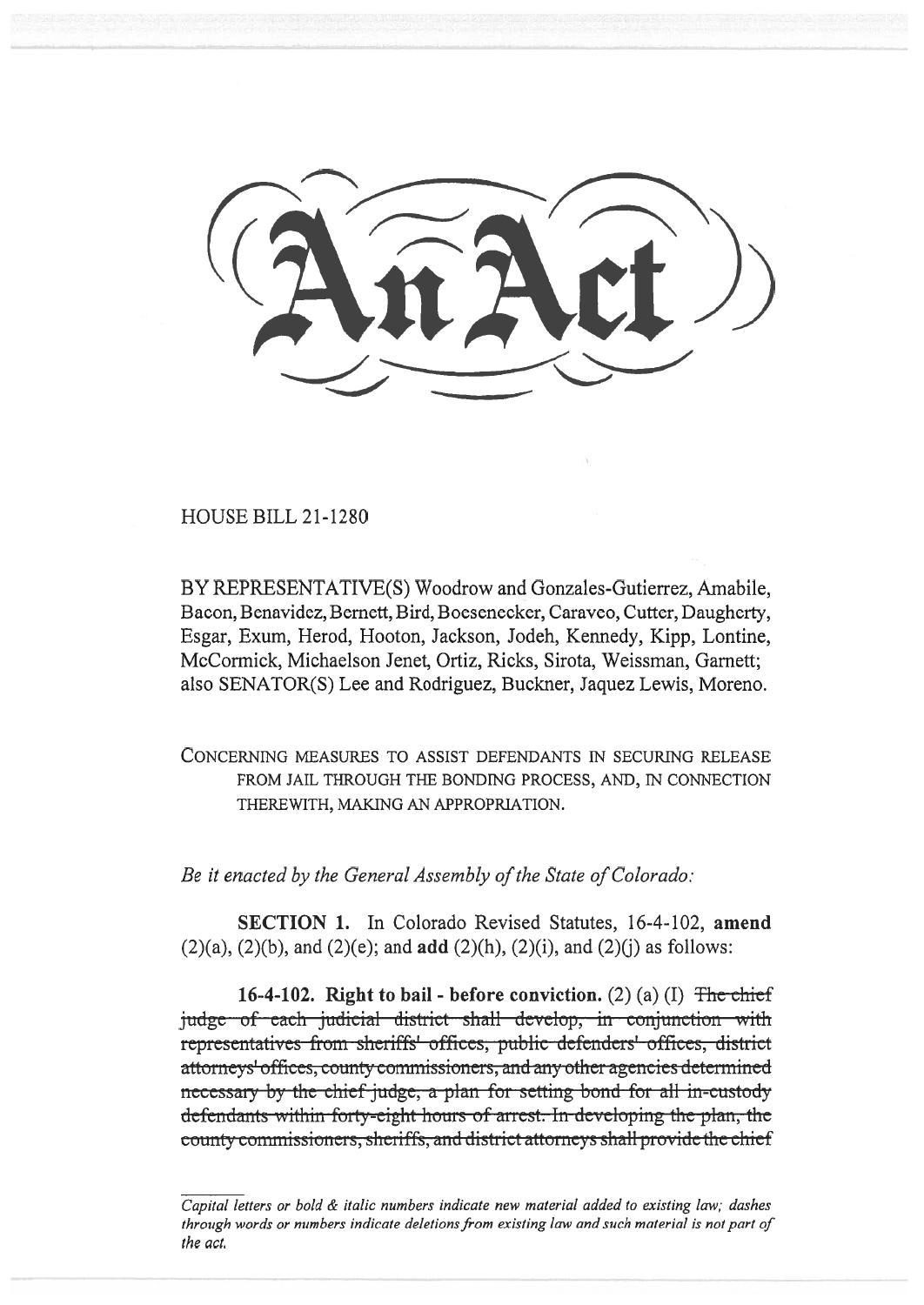judge cost estimates of feasibility as well as any potential savings from the proposal, including jail bed costs and savings. In developing the plan, the chief judge shall evaluate the potential of utilizing new or existing audiovisual conference technology. In areas where a lack of broadband coverage makes audiovisual conferencing impossible or unreliable, the chief judge may evaluate the potential of utilizing telephonic hearings. No later than November 1, 2019, the state court administrator's office shall report to the judiciary committees of the house of representatives and the senate, or any successor committees, the plans for all twenty-two judicial districts, not including the Denver county court. The report must include an estimate of resources necessary to implement this subsection  $(2)(a)$ . The ARRESTING JURISDICTION SHALL BRING AN IN-CUSTODY ARRESTEE BEFORE A COURT FOR BOND SETTING AS SOON AS PRACTICABLE, BUT NO LATER THAN FORTY-EIGHT HOURS AFTER AN ARRESTEE ARRIVES AT A JAIL OR HOLDING FACILITY. A JUDGE, MAGISTRATE, OR BOND HEARING OFFICER SHALL HOLD A HEARING WITH AN IN-CUSTODY ARRESTEE AT WHICH THE COURT SHALL ENTER AN INDIVIDUALIZED BOND ORDER AS SOON AS PRACTICABLE, BUT NO LATER THAN FORTY-EIGHT HOURS AFTER AN ARRESTEE ARRIVES AT A JAIL OR HOLDING FACILITY. NOTWITHSTANDING THE REOUIREMENT FOR BOND SETTING WITHIN FORTY-EIGHT HOURS, IT IS NOT A VIOLATION OF THIS SECTION IF A BOND HEARING IS NOT HELD WITHIN FORTY-EIGHT HOURS WHEN THE DELAY IS CAUSED BY AN EMERGENCY THAT REQUIRES THE COURT TO CLOSE OR CIRCUMSTANCES IN WHICH THE DEFENDANT REFUSES TO ATTEND COURT, IS UNABLE TO ATTEND COURT DUE TO A DEBILITATING PHYSICAL AILMENT, OR IS UNABLE TO PROCEED DUE TO DRUG OR ALCOHOL USE OR MENTAL ILLNESS. USE OF AUDIOVISUAL CONFERENCING TECHNOLOGY IS PERMISSIBLE TO EXPEDITE BOND SETTING HEARINGS, INCLUDING PRIOR TO EXTRADITION OF THE DEFENDANT FROM ONE COUNTY TO ANOTHER IN THE STATE OF COLORADO. WHEN HIGH-SPEED INTERNET ACCESS IS UNAVAILABLE, MAKING AUDIOVISUAL CONFERENCING IMPOSSIBLE, THE COURT MAY CONDUCT THE HEARING TELEPHONICALLY.

(II) THIS SUBSECTION (2)(a) APPLIES ONLY TO THE INITIAL BOND SETTING BY A JUDGE.

(III) THIS SUBSECTION (2)(a) APPLIES TO AN ARRESTEE WHO WAS ARRESTED ON OR AFTER APRIL 1, 2022.

(b) (I) Unless extraordinary circumstances exist, a defendant, a surety on behalf of the defendant, or another third party on behalf of the

PAGE 2-HOUSE BILL 21-1280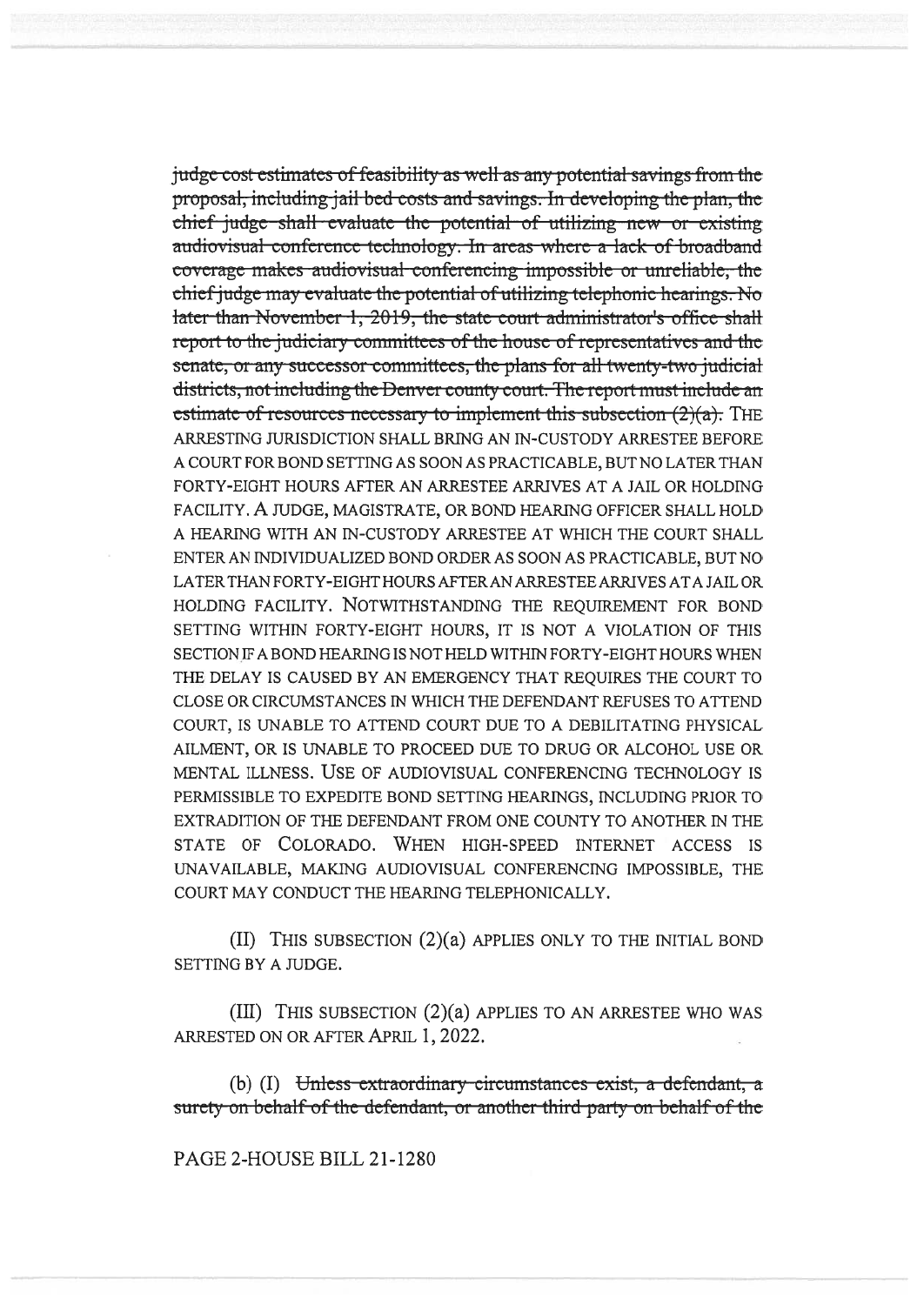defendant must be allowed to post bond within two hours after the sheriff receives the bond information from the court. A JUDGE, JUDICIAL OFFICER, OR BOND HEARING OFFICER SHALL NOT REQUIRE A MONETARY BOND TO BE PAID IN THE DEFENDANT'S NAME. BOND MAY BE PAID, AT A MINIMUM, BY CASH, MONEY ORDER, OR CASHIER'S CHECK. IF BOND IS PAID BY MONEY ORDER OR CASHIER'S CHECK, THE MONEY ORDER OR CASHIER'S CHECK MAY BE PAYABLE TO THE HOLDING COUNTY. BEFORE BOND IS POSTED, THE SHERIFF SHALL PROVIDE THE DEFENDANT AND SURETY, IF ANY, A COPY OF THE NOTICE DESCRIBED IN SUBSECTION  $(2)(h)(I)$  OF THIS SECTION. WHEN THE BOND IS POSTED, THE SHERIFF SHALL PROVIDE THE DEFENDANT AND SURETY, IF ANY, A COPY OF THE BOND PAPERWORK AND INFORMATION REGARDING THE DEFENDANT'S NEXT COURT DATE. THE INDIVIDUAL PROCESSING THE BOND SHALL CERTIFY, IN WRITING, THAT THE PAYOR RECEIVED A COPY OF THE BOND PAPERWORK, THE NOTICE DESCRIBED IN SUBSECTION (2)(h)(I) OF THIS SECTION, AND INFORMATION REGARDING THE DEFENDANT'S NEXT COURT DATE AND SHALL PLACE A COPY OF THE CERTIFICATION IN THE DEFENDANT'S FILE. Notwithstanding the provisions of this section, a sheriff may allow an individual to choose to stay in jail overnight after release when extenuating circumstances exist, including inclement weather, lack of transportation, or lack of shelter.

(II) BY JANUARY 1, 2022, EACH JAIL SHALL ESTABLISH A MEANS TO PAY BOND ONLINE WITHOUT THE NEED FOR THE PAYOR TO GO TO THE JAIL IN PERSON TO PAY BOND.

(e) Unless extraordinary circumstances exist, the custodian of a jail shall release a defendant WHO IS GRANTED A PERSONAL RECOGNIZANCE BOND as soon as practicable but no later than four SIX hours after the defendant is physically present in the jail. and the defendant's bond has been posted. UNLESS EXTRAORDINARY CIRCUMSTANCES EXIST, THE CUSTODIAN OF A JAIL SHALL RELEASE A DEFENDANT WHO IS GRANTED A CASH BOND AS SOON AS PRACTICABLE BUT NO LATER THAN SIX HOURS AFTER BOND IS SET, AFTER THE DEFENDANT IS PHYSICALLY PRESENT IN THE JAIL, AND AFTER THE DEFENDANT OR SURETY NOTIFIES THE JAIL THAT THE DEFENDANT OR SURETY IS PREPARED TO POST BOND. IF THE CUSTODIAN FAILS TO RELEASE THE DEFENDANT WITHIN SIX HOURS, THE CUSTODIAN SHALL INFORM THE DEFENDANT AND ANY PERSON POSTING BOND ON BEHALF OF THE DEFENDANT THE REASON FOR THE DELAY AND SHALL DOCUMENT THE REASON FOR THE DELAY IN THE DEFENDANT'S FILE. A supervisory condition of release does not serve as a legal basis to continue to detain the defendant; except that, if

PAGE 3-HOUSE BILL 21-1280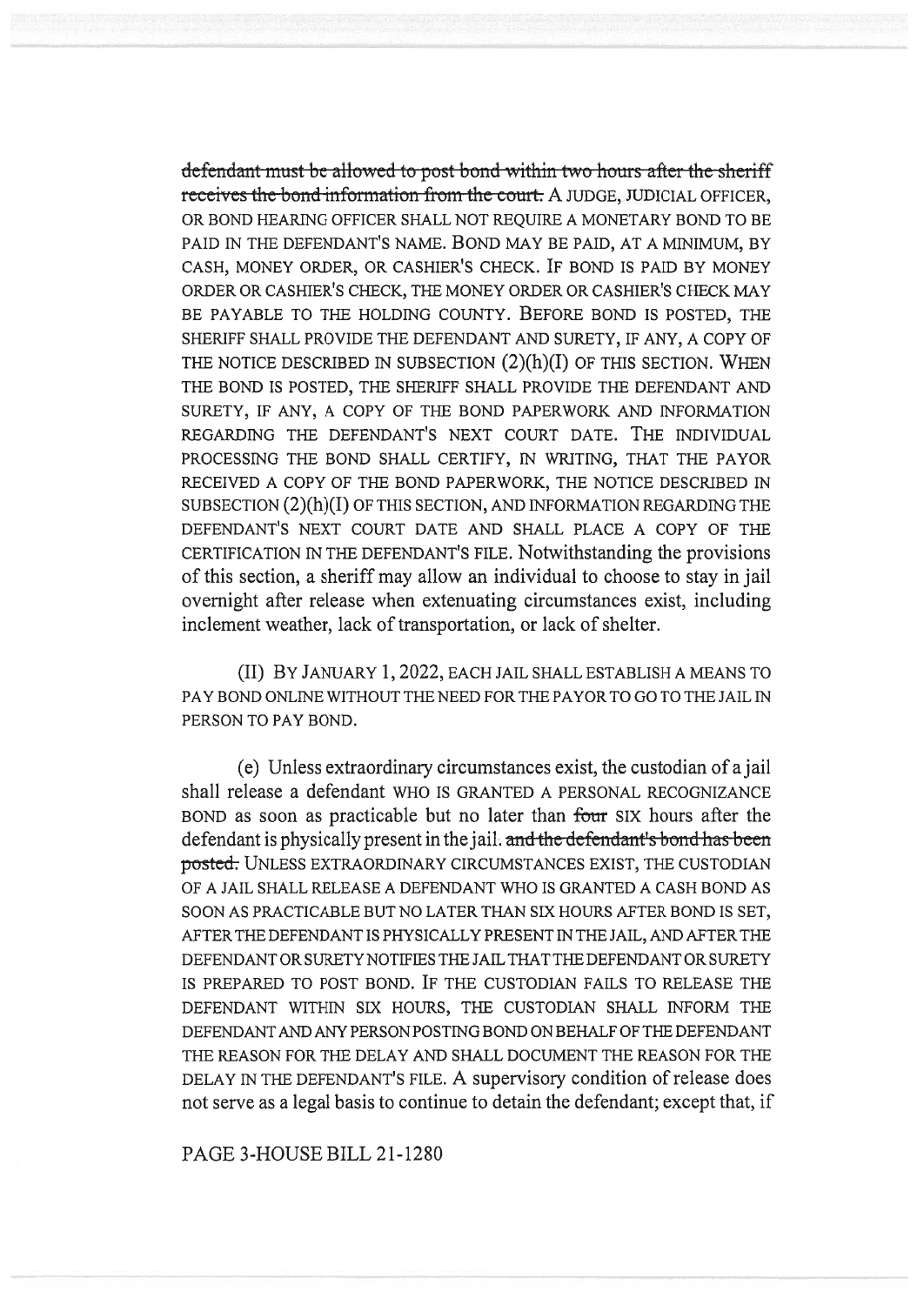the defendant is ordered released upon condition of being subject to electronic monitoring, the defendant may be held up to as long as practicable but no longer than twenty-four hours after the defendant is physically present in the jail and the defendant's bond has been posted, if such delay is necessary to ensure the defendant is fitted with electronic monitoring and the court has authorized the defendant to be held until the electronic monitor is fitted. If the court orders electronic monitoring for the protection of a specific individual, and the defendant is ordered to have no contact with that specific individual, and the judge orders that the defendant not be released without electronic monitoring based on finding that the electronic monitoring is necessary for public safety, then the time limits regarding release of the defendant in this subsection SUBSECTION (2)(e) do not apply. However, if a defendant is held more than twenty-four hours after posting bond awaiting electronic monitoring fitting, the sheriff shall bring the defendant to the court the next day the court is in session and explain the reason for the delay.

(h) (I) (A) EACH SHERIFF SHALL POST THE FOLLOWING NOTICE OF RIGHTS ON THE SHERIFF'S WEBSITE AND INFORMATION ABOUT HOW TO FILE A COMPLAINT ABOUT VIOLATIONS OF SUBSECTIONS  $(2)(b)$  TO  $(2)(g)$  OF THIS SECTION:

## LEGAL RIGHTS RELATED TO POSTING MONEY BOND PURSUANT TO SECTION 16-4-102, COLORADO REVISED STATUTES

1. BOND FEES, BOOKING FEES, AND OTHER FEES OR DEBTS NEVER NEED TO BE PAID TO SECURE A PERSON'S RELEASE ON MONEY BOND. A PAYOR NEED ONLY PAY THE BOND AMOUNT IN ORDER TO SECURE RELEASE.

2. WHILE NEVER A BASIS TO HOLD A DEFENDANT IN JAIL, THE FOLLOWING FEES ARE CHARGEABLE AS A DEBT TO THE DEFENDANT AFTER RELEASE IF THE PAYOR CHOOSES NOT TO PAY THE FEES AT THE TIME OF BONDING: A \$10 BOND FEE AND A MAXIMUM 3.5% CREDIT CARD PAYMENT FEE. No OTHER BOND-RELATED FEES MAY BE CHARGED AT ANY TIME, INCLUDING ANY KIOSK FEES OR FEES FOR PAYMENT BY CASH, CHECK, OR MONEY ORDER.

3. BOND PAYMENTS ARE TO BE MADE OUT TO THE HOLDING COUNTY AND ARE NEVER TO BE MADE OUT IN THE NAME OF THE INCARCERATED PERSON.

4. A SHERIFF MUST RELEASE A DEFENDANT WITHIN SIX

PAGE 4-HOUSE BILL 21-1280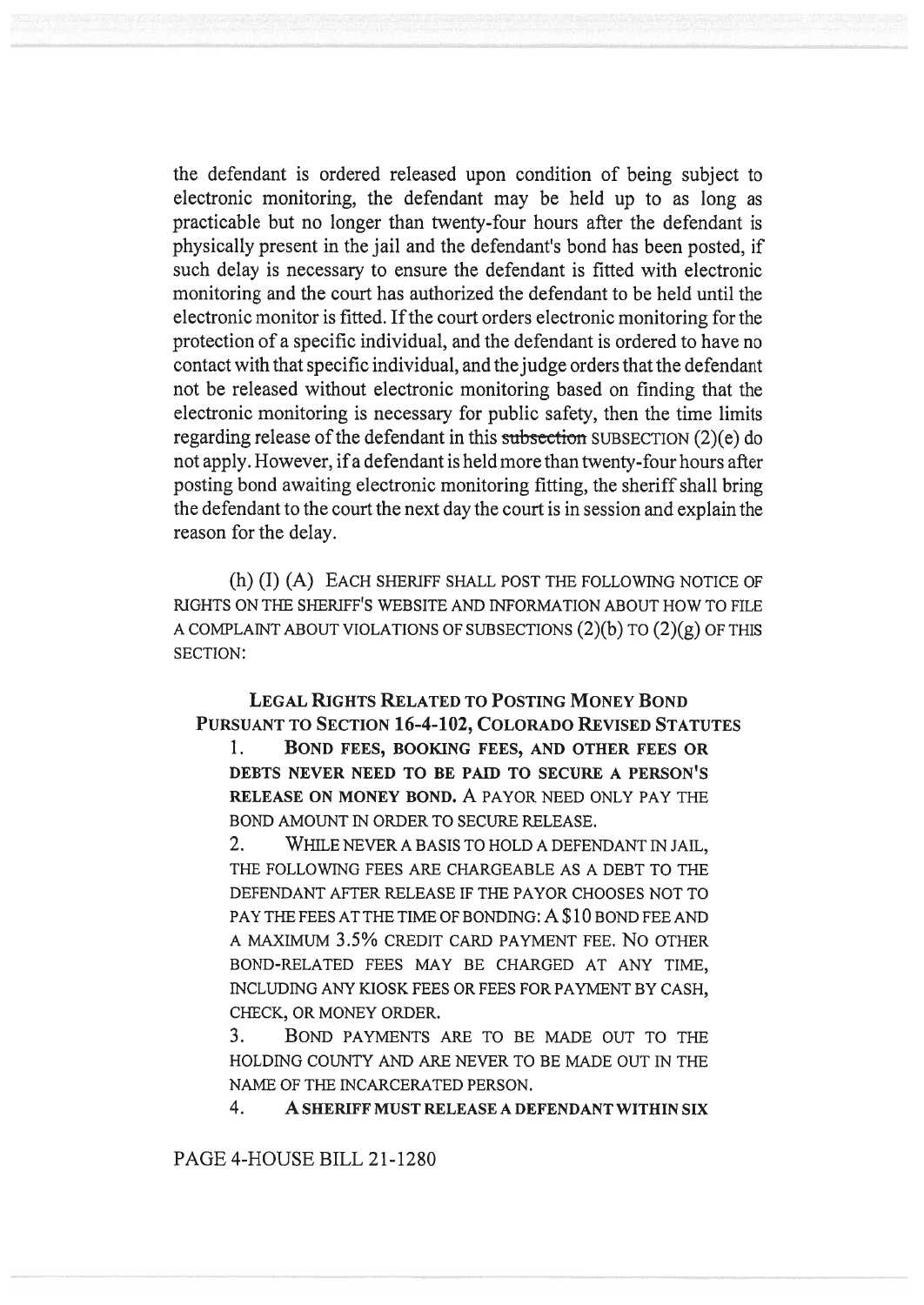HOURS AFTER A PERSONAL RECOGNIZANCE BOND IS SET AND THE DEFENDANT HAS RETURNED TO JAIL OR WITHIN SIX HOURS AFTER A CASH BOND HAS BEEN SET AND THE DEFENDANT HAS RETURNED TO JAIL AND THE DEFENDANT OR SURETY NOTIFIED THE JAIL THAT BOND IS PREPARED TO BE POSTED, UNLESS EXTRAORDINARY CIRCUMSTANCES EXIST. IN THE EVENT OF A DELAY OF MORE THAN SIX HOURS, A SURETY AND THE DEFENDANT HAVE A RIGHT TO KNOW WHAT, IF ANY, EXTRAORDINARY CIRCUMSTANCE IS CAUSING THE DELAY. SUPERVISORY CONDITIONS OF RELEASE DO NOT JUSTIFY A DELAY IN RELEASE; EXCEPT THAT A SHERIFF MAY HOLD A DEFENDANT FOR UP TO 24 HOURS IF NECESSARY TO ENSURE A DEFENDANT IS FITTED WITH REQUIRED ELECTRONIC MONITORING.

5. ANYONE WHO POSTS A MONEY BOND HAS THE RIGHT TO RECEIVE A COPY OF THE BOND PAPERWORK, INCLUDING DOCUMENTATION OF THE NEXT UPCOMING COURT DATE.

6. A SURETY MAY NEVER BE ASKED TO USE POSTED BOND MONEY TO PAY A DEFENDANT'S DEBTS. ONLY WHEN DEFENDANTS HAVE POSTED THEIR OWN MONEY BOND MAY THEY BE ASKED IF THEY WOULD LIKE TO VOLUNTARILY RELINQUISH BOND MONEY TO PAY THEIR DEBTS. RELINQUISHMENT OF BOND MONEY BY A DEFENDANT TO PAY A DEBT IS NEVER REQUIRED AND IS ENTIRELY A VOLUNTARY CHOICE BY THE DEFENDANT.

(B) THE NOTICE DESCRIBED IN THIS SUBSECTION  $(2)(h)(I)$  MUST INCLUDE INFORMATION ABOUT HOW TO FILE A COMPLAINT ABOUT VIOLATIONS OF THESE PROVISIONS.

(II) THE SHERIFF SHALL INCLUDE THE NOTICE DESCRIBED IN SUBSECTION (2)(h)(I) OF THIS SECTION IN THE INMATE HANDBOOK. THE NOTICE MUST ALSO BE AVAILABLE AT THE BONDING COUNTER AND PROVIDED TO ANY INDIVIDUAL, INCLUDING A DEFENDANT, INQUIRING ABOUT POSTING BOND.

(1) EACH SHERIFF SHALL POST A NOTICE BOTH IN THE COMMON AREA OF THE JAIL IN A LOCATION CLEARLY VISIBLE TO THE INMATES AND IN THE PUBLIC PORTION OF THE JAIL WHERE A PERSON POSTS BOND, CLEARLY VISIBLE TO A PERSON POSTING BOND, THAT CONTAINS THE FOLLOWING

PAGE 5-HOUSE BILL 21-1280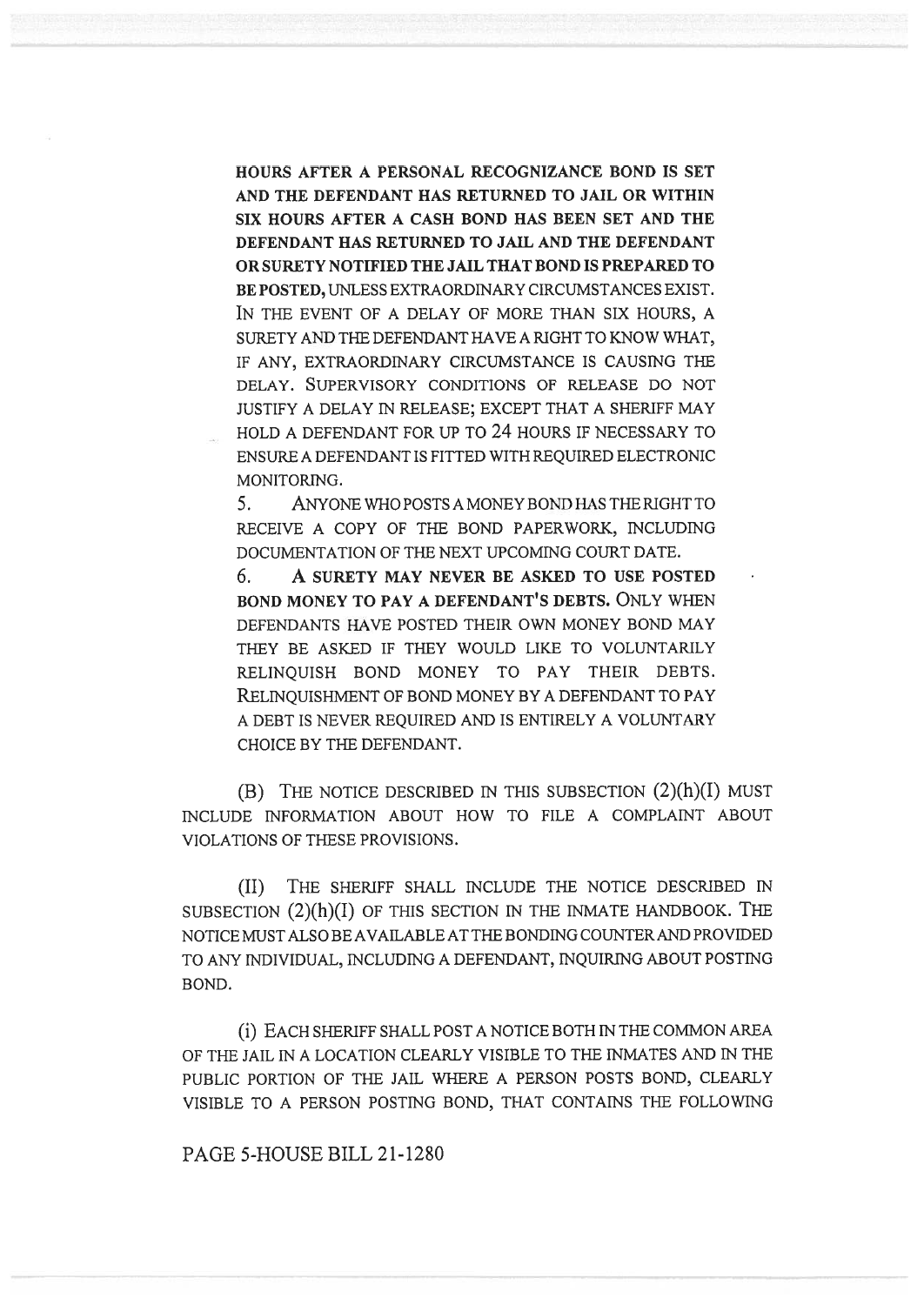## INFORMATION:

(I) BOND FEES, BOOKING FEES, AND OTHER FEES OR DEBTS NEVER NEED TO BE PAID TO SECURE A PERSON'S RELEASE ON MONEY BOND. A PAYOR NEED ONLY PAY THE BOND AMOUNT IN ORDER TO SECURE RELEASE.

(II) THE SHERIFF SHALL RELEASE A DEFENDANT WITHIN SIX HOURS AFTER A PERSONAL RECOGNIZANCE BOND IS SET AND THE DEFENDANT HAS RETURNED TO JAIL OR WITHIN SIX HOURS AFTER A CASH BOND HAS BEEN SET AND THE DEFENDANT HAS RETURNED TO JAIL AND THE DEFENDANT OR SURETY NOTIFIED THE JAIL THAT BOND IS PREPARED TO BE POSTED, UNLESS EXTRAORDINARY CIRCUMSTANCES EXIST. HOWEVER, A SHERIFF MAY HOLD A DEFENDANT FOR UP TO TWENTY-FOUR HOURS IF NECESSARY TO ENSURE A DEFENDANT IS FITTED WITH REQUIRED ELECTRONIC MONITORING.

(III) How TO FILE A COMPLAINT ABOUT VIOLATIONS OF SUBSECTIONS  $(2)(i)(I)$  AND  $(2)(i)(II)$  OF THIS SECTION.

(i) (I) EACH SHERIFF SHALL CREATE WRITTEN POLICIES TO COMPLY WITH THIS SUBSECTION (2) BY OCTOBER 1, 2021. THE SHERIFF SHALL POST THE POLICIES ON THE SHERIFF'S WEBSITE AND DISTRIBUTE THEM TO ALL STAFF. THE SHERIFF SHALL TRAIN ALL STAFF WHO PROCESS BONDS OR INTERACT WITH INMATES ON THE POLICIES.

(II) EACH SHERIFF SHALL REVIEW AND UPDATE THE SHERIFF'S WEBSITE, SIGNAGE, PAPERWORK, AND FORMS RELATED TO BONDING TO REFLECT CURRENT LAW BY OCTOBER 1, 2021, AND UPDATE THE SHERIFF'S WEBSITE, SIGNAGE, PAPERWORK, AND FORMS RELATED TO BONDING AS NECESSARY THEREAFTER.

(III) EACH SHERIFF SHALL FILE A CERTIFICATE OF COMPLIANCE WITH THIS SUBSECTION (2), A COPY OF THE WRITTEN POLICIES REQUIRED BY SUBSECTION  $(2)(j)(I)$  OF THIS SECTION, AND THE NOTICES REQUIRED BY SUBSECTIONS  $(2)(h)(I)(A)$  AND  $(2)(i)$  OF THIS SECTION WITH THE DIVISION OF CRIMINAL JUSTICE IN THE DEPARTMENT OF PUBLIC SAFETY, BY OCTOBER 1, 2021, AND EACH OCTOBER 1 THEREAFTER. COPIES OF THE POLICIES AND NOTICES ONLY HAVE TO BE PROVIDED WHEN UPDATED. THE SHERIFF SHALL USE THE CERTIFICATE OF COMPLIANCE FORM DEVELOPED BY THE DIVISION OF CRIMINAL JUSTICE IN THE DEPARTMENT OF PUBLIC SAFETY PURSUANT TO SECTION 24-33.5-503 (1)(bb).

PAGE 6-HOUSE BILL 21-1280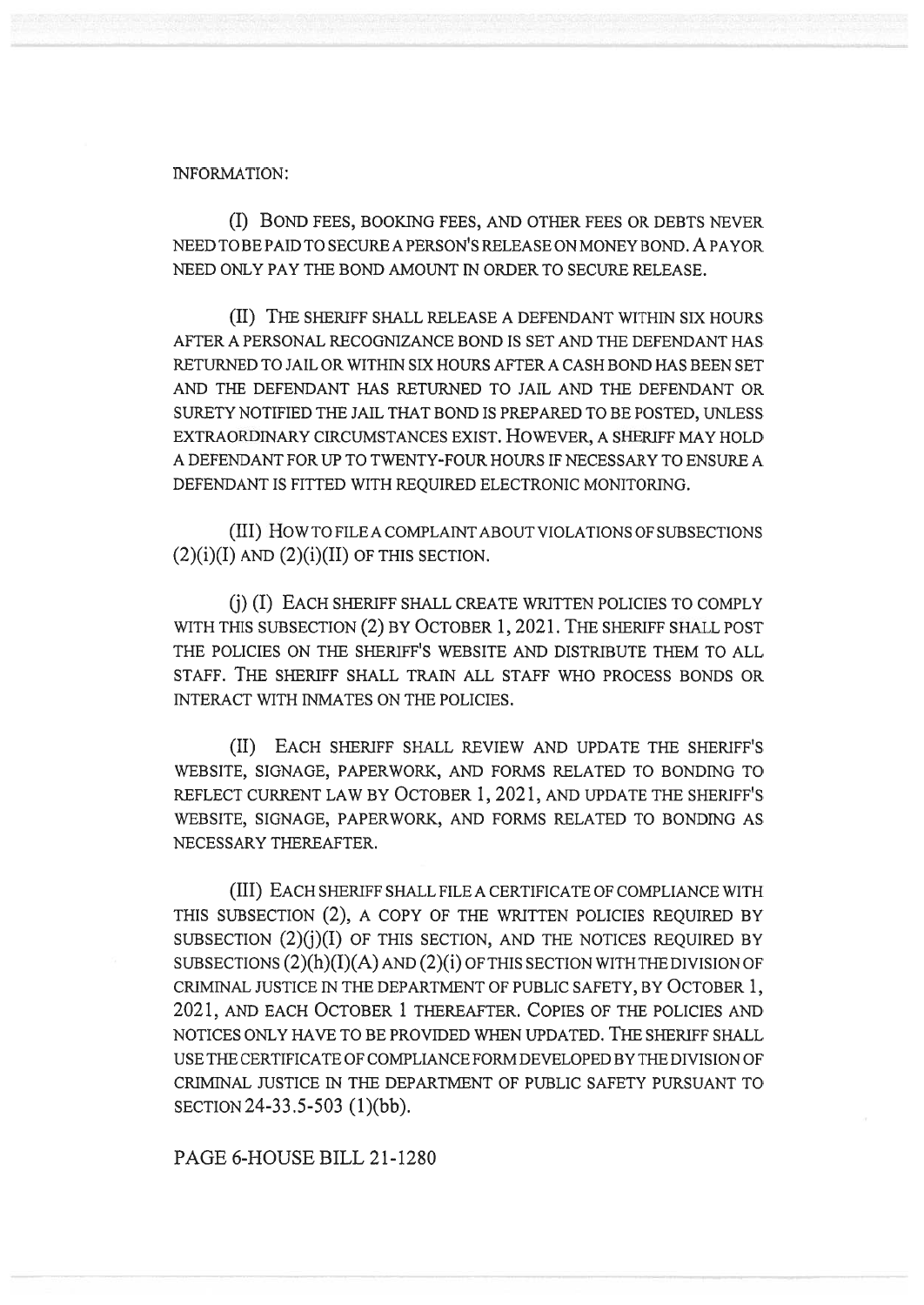SECTION 2. In Colorado Revised Statutes, 16-4-104, add (5), (6), (7), and (8) as follows:

16-4-104. Types of bond set by the court. (5) AT THE INITIAL HEARING, THE PERSON HAS THE RIGHT TO BE REPRESENTED BY AN ATTORNEY AND THE COURT SHALL ADVISE THE PERSON OF THE POSSIBLE CHARGES, PENALTIES, AND THE PERSON'S RIGHTS AS SPECIFIED IN RULE 5 OF THE COLORADO RULES OF CRIMINAL PROCEDURE, UNLESS WAIVED BY THE PERSON. THE COURT SHALL NOTIFY THE PUBLIC DEFENDER OF EACH PERSON IN CUSTODY BEFORE THE INITIAL HEARING, AND EACH PERSON IN CUSTODY HAS THE RIGHT TO BE REPRESENTED BY A PUBLIC DEFENDER AT THE HEARING. THE COURT SHALL PROVIDE THE PERSON'S ATTORNEY SUFFICIENT TIME TO PREPARE FOR AND PRESENT AN INDIVIDUALIZED ARGUMENT REGARDING THE TYPE OF BOND AND CONDITIONS OF RELEASE AT THE INITIAL HEARING, CONSISTENT WITH THE COURT'S DOCKET AND SCHEDULING PRIORITIES.

(6) THE PROSECUTING ATTORNEY HAS THE RIGHT TO BE NOTIFIED OF EACH PERSON SET FOR INITIAL HEARING, TO APPEAR AT ALL INITIAL HEARINGS TO PROVIDE HIS OR HER POSITION REGARDING THE TYPE OF BOND AND CONDITIONS OF RELEASE, AND SHALL BE PROVIDED SUFFICIENT TIME BY THE COURT TO PREPARE FOR AND PRESENT ANY RELEVANT ARGUMENT, CONSISTENT WITH THE COURT'S DOCKET AND SCHEDULING PRIORITIES.

(7) PRIOR TO THE INITIAL HEARING, ANY PRETRIAL SERVICES AGENCY OPERATING IN THAT COUNTY, OR ANY OTHER AGENCY THAT REPORTS TO THE COURT, THAT HAS CONDUCTED A PRETRIAL RELEASE ASSESSMENT OR GATHERED INFORMATION FOR THE COURT'S CONSIDERATION AT THE INITIAL HEARING SHALL PROVIDE TO THE PROSECUTION AND THE PERSON'S ATTORNEY ALL INFORMATION PROVIDED TO THE COURT REGARDING THE PERSON IN CUSTODY, WHICH SHALL INCLUDE, IF PROVIDED, THE ARREST WARRANT, THE PROBABLE CAUSE STATEMENT, AND THE PERSON'S CRIMINAL HISTORY.

(8) THE SHERIFF'S OFFICE AND JAIL PERSONNEL SHALL PROVIDE THE PUBLIC DEFENDER'S OFFICE OR PRIVATE COUNSEL ACCESS TO THE PERSON WHO WILL BE APPEARING AT THE HEARING AND SHALL ALLOW SUFFICIENT TIME WITH THE PERSON PRIOR TO THE HEARING IN ORDER TO PREPARE FOR THE INITIAL HEARING.

PAGE 7-HOUSE BILL 21-1280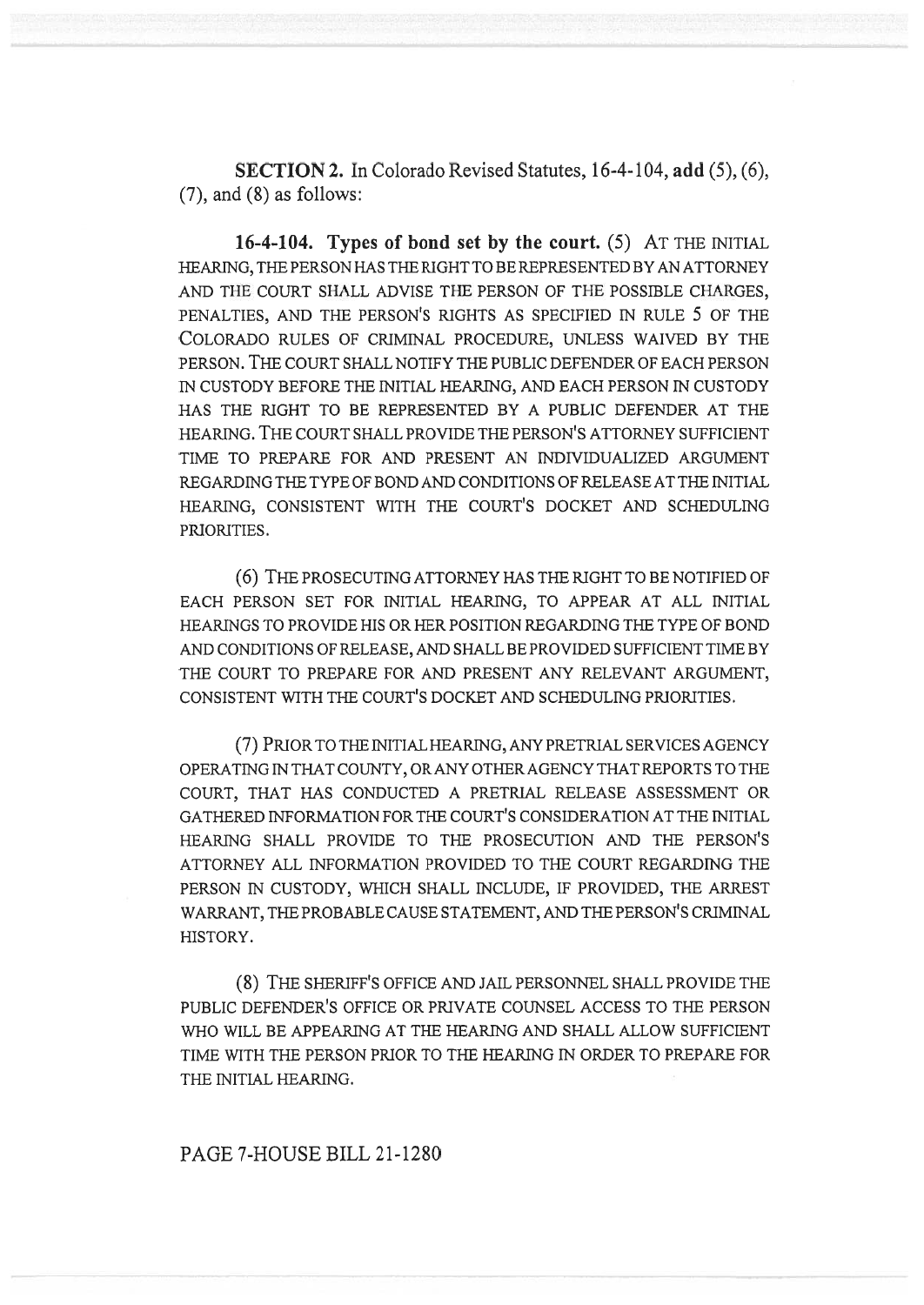SECTION 3. In Colorado Revised Statutes, add 16-4-116 and 16-4-117 as follows:

16-4-116. Bond hearing officer. (1) (a) THERE IS CREATED IN THE STATE COURT ADMINISTRATOR'S OFFICE THE POSITION OF BOND HEARING OFFICER. A BOND HEARING OFFICER IS A MAGISTRATE APPOINTED BY THE CHIEF JUSTICE OF THE COLORADO SUPREME COURT OR HIS OR HER DESIGNEE AND MUST BE A QUALIFIED ATTORNEY-AT-LAW ADMITTED TO PRACTICE IN THIS STATE AND IN GOOD STANDING.

(b) NOTWITHSTANDING ANY PROVISION OF LAW TO THE CONTRARY, A BOND HEARING OFFICER HAS THE AUTHORITY TO CONDUCT BOND HEARINGS FOR ANY JURISDICTION IN THE STATE. A BOND HEARING OFFICER SHALL CONDUCT BOND HEARINGS ON WEEKENDS AND HOLIDAYS USING AN INTERACTIVE AUDIOVISUAL DEVICE THAT PROVIDES THE PUBLIC WITH THE OPPORTUNITY TO VIEW THE HEARING AND THE CRIME VICTIM, IF ANY, WITH AN OPPORTUNITY TO PARTICIPATE IN THE HEARING IF DESIRED.

(2) (a) (I) EACH JUDICIAL DISTRICT THAT CONTAINS A COUNTY THAT IS DESIGNATED AS A HIGH PRIORITY OR ELIGIBLE COUNTY BY THE UNDERFUNDED COURTHOUSE FACILITY CASH FUND COMMISSION, CREATED IN SECTION 13-1-303, HAS THE RIGHT TO HAVE A BOND HEARING OFFICER CONDUCT WEEKEND AND HOLIDAY BOND HEARINGS. THE CHIEF JUDGE OF THE JUDICIAL DISTRICT SHALL NOTIFY THE STATE COURT ADMINISTRATOR IF THE JUDICIAL DISTRICT WANTS TO HAVE A BOND HEARING OFFICER CONDUCT BOND HEARINGS ON A WEEKEND OR HOLIDAY.

(II) IF ANY OTHER JUDICIAL DISTRICT WANTS TO HAVE A BOND HEARING OFFICER CONDUCT BOND HEARINGS, THE CHIEF JUDGE OF THE JUDICIAL DISTRICT SHALL NOTIFY THE STATE COURT ADMINISTRATOR. THE STATE COURT ADMINISTRATOR SHALL DETERMINE WHICH JUDICIAL DISTRICTS NOT SUBJECT TO SUBSECTION  $(2)(a)(I)$  OF THIS SECTION THE BOND HEARING OFFICER CAN SERVE WITHIN AVAILABLE RESOURCES.

(b) THE STATE COURT ADMINISTRATOR SHALL POST A SCHEDULE FOR THE BOND HEARINGS TO BE HELD BY A BOND HEARING OFFICER ON ITS WEBSITE.

(3) FOR EACH CASE HEARD BY A BOND HEARING OFFICER, THE ARRESTING JURISDICTION SHALL ELECTRONICALLY TRANSMIT THE ARREST

PAGE 8-HOUSE BILL 21-1280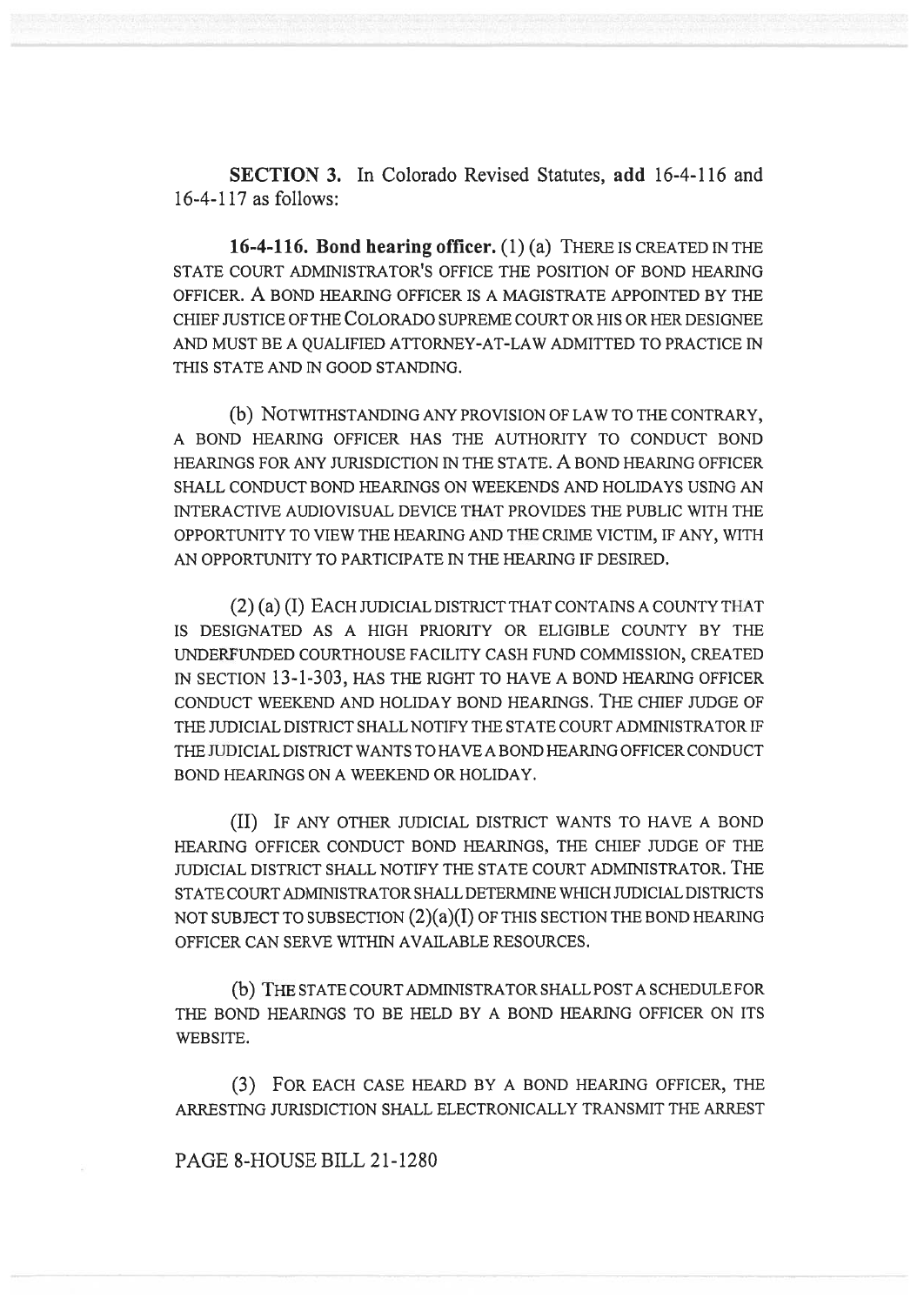REPORT, PRETRIAL SERVICES INFORMATION, AND ALL OTHER RELEVANT INFORMATION TO THE BONDING HEARING OFFICER PRIOR TO THE HEARING.

16-4-117. District attorney assistance for bond hearings grant program - created - cash fund - rules - repeal. (1) ALL COSTS AND EXPENSES RELATED TO A DISTRICT ATTORNEYS' OFFICE'S ABILITY TO COMPLY WITH THE BOND HEARING REQUIREMENTS OF SECTION 16-4-102 (2)(a) ARE REASONABLE AND NECESSARY EXPENSES REQUIRED TO FULLY DISCHARGE THE OFFICIAL DUTIES OF THE OFFICE.

(2) THERE IS HEREBY CREATED IN THE COLORADO DISTRICT ATTORNEYS' COUNCIL THE DISTRICT ATTORNEY ASSISTANCE FOR BOND HEARINGS GRANT PROGRAM TO PROVIDE GRANTS TO ASSIST DISTRICT ATTORNEYS IN COMPLYING WITH SECTION 16-4-102 (2)(a).

(3) GRANT RECIPIENTS SHALL USE THE MONEY TO PAY FOR ANY REASONABLE COST OR EXPENSE DIRECTLY RELATED TO COMPLIANCE WITH SECTION 16-4-102 (2)(a), INCLUDING BUT NOT LIMITED TO PERSONNEL, EQUIPMENT, AND TRAVEL.

(4) THE COLORADO DISTRICT ATTORNEYS' COUNCIL SHALL ADMINISTER THE GRANT PROGRAM AND, SUBJECT TO AVAILABLE APPROPRIATIONS, SHALL AWARD GRANTS. SUBJECT TO AVAILABLE APPROPRIATIONS, GRANTS SHALL BE PAID OUT OF THE DISTRICT ATTORNEY ASSISTANCE FOR BOND HEARINGS CASH FUND CREATED IN SUBSECTION (9) OF THIS SECTION.

(5) THE COLORADO DISTRICT ATTORNEYS' COUNCIL SHALL PROMULGATE SUCH RULES AS MAY BE NECESSARY TO IMPLEMENT THE GRANT PROGRAM. AT A MINIMUM, THE RULES MUST SPECIFY THE TIME FRAMES FOR APPLYING FOR GRANTS, THE FORM OF THE GRANT PROGRAM APPLICATION, AND THE TIME FRAMES FOR DISTRIBUTING GRANT MONEY.

(6) To RECEIVE A GRANT, A DISTRICT ATTORNEY MUST SUBMIT AN APPLICATION TO THE COLORADO DISTRICT ATTORNEYS' COUNCIL IN ACCORDANCE WITH RULES PROMULGATED BY THE COLORADO DISTRICT ATTORNEYS' COUNCIL.

(7) THE COLORADO DISTRICT ATTORNEYS' COUNCIL EXECUTIVE COMMITTEE SHALL REVIEW ALL APPLICATIONS RECEIVED PURSUANT TO THIS

PAGE 9-HOUSE BILL 21-1280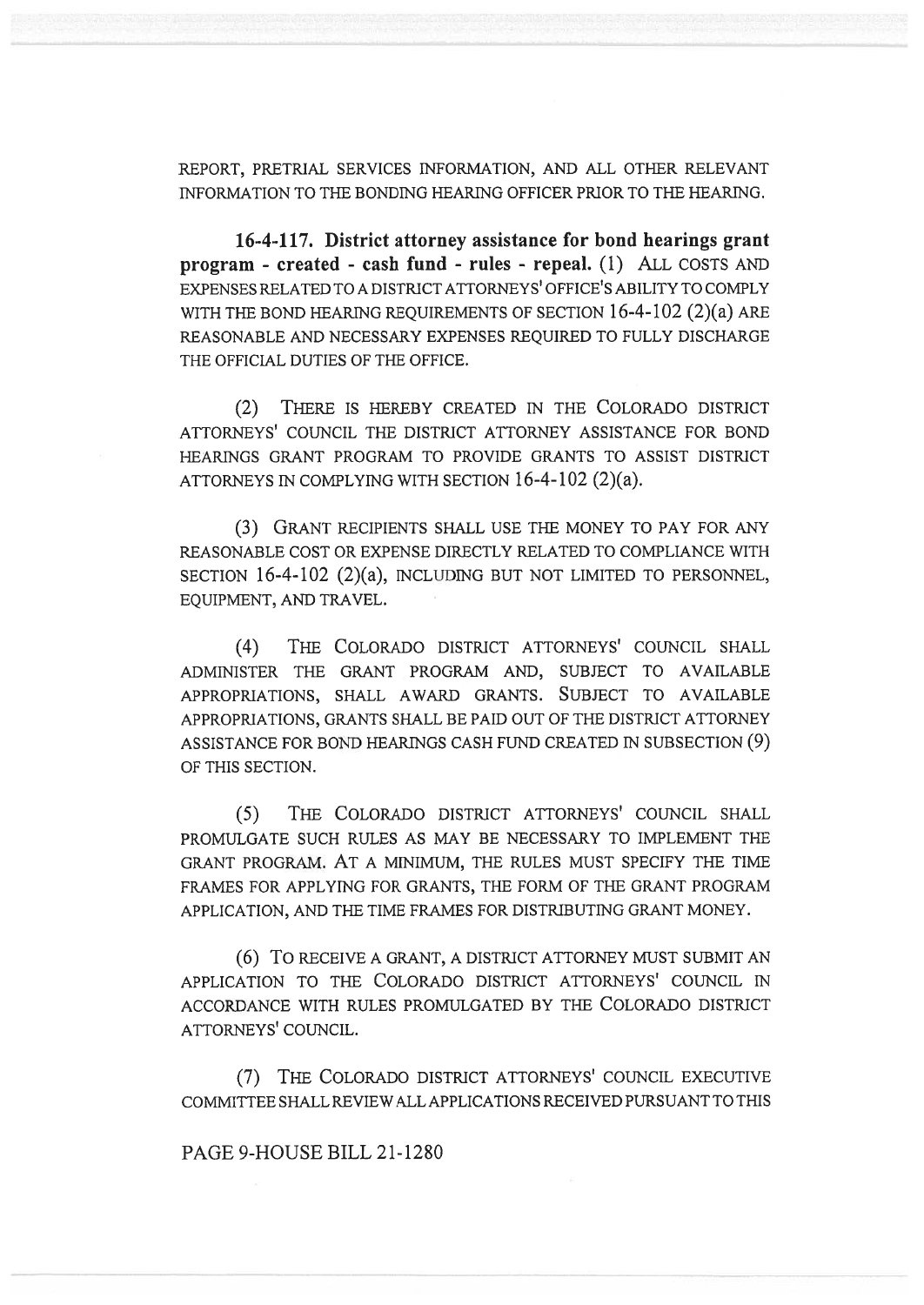SECTION AND SHALL PRIORITIZE AWARDING AT LEAST SEVENTY-FIVE PERCENT OF ALL AVAILABLE GRANT MONEY TO DISTRICT ATTORNEYS' OFFICES LOCATED IN A JUDICIAL DISTRICT WITH A POPULATION BASE OF TWO HUNDRED THOUSAND PEOPLE OR FEWER TO COMPLY WITH SECTION 16-4-102  $(2)(a)$ .

(8) SUBJECT TO AVAILABLE APPROPRIATIONS, ON OR BEFORE OCTOBER 1 EACH YEAR OF THE GRANT PROGRAM, THE COLORADO DISTRICT ATTORNEYS' COUNCIL SHALL AWARD GRANTS.

(9) (a) THE DISTRICT ATTORNEY ASSISTANCE FOR BOND HEARINGS CASH FUND, REFERRED TO IN THIS SUBSECTION (9) AS THE "FUND", IS HEREBY CREATED IN THE STATE TREASURY. THE FUND CONSISTS OF MONEY THAT THE GENERAL ASSEMBLY MAY APPROPRIATE OR TRANSFER TO THE FUND. THE DEPARTMENT OF LAW SHALL ADMINISTER THE FUND.

(b) THE STATE TREASURER SHALL CREDIT ALL INTEREST AND INCOME DERIVED FROM THE DEPOSIT AND INVESTMENT OF MONEY IN THE FUND TO THE FUND.

(C) ANY UNEXPENDED AND UNENCUMBERED MONEY REMAINING IN THE FUND AT THE END OF A FISCAL YEAR MUST REMAIN IN THE FUND AND MAY BE SPENT IN FUTURE FISCAL YEARS.

SECTION 4. In Colorado Revised Statutes, 20-1-111, add (4)(d) as follows:

20-1-111. District attorneys may cooperate or contract - contents - appropriation - repeal. (4) (d) THE GENERAL ASSEMBLY SHALL ANNUALLY APPROPRIATE NECESSARY FUNDS TO THE DEPARTMENT OF LAW FOR ALLOCATION TO THE COLORADO DISTRICT ATTORNEYS' COUNCIL, OR ITS SUCCESSOR, FOR THE PUBLIC PURPOSE OF PROVIDING GRANTS TO LOCAL DISTRICT ATTORNEYS' OFFICES TO COVER COSTS AND EXPENSES RELATED TO COMPLYING WITH THE BOND HEARING REQUIREMENTS OF SECTION 16-4-102 (2)(a). BY NOVEMBER 1 OF EACH YEAR, THE COLORADO DISTRICT ATTORNEYS' COUNCIL SHALL SUBMIT A REQUEST TO THE JOINT BUDGET COMMITTEE FOR NECESSARY FUNDS CONSISTENT WITH THIS SUBSECTION  $(4)(d)$ .

SECTION 5. In Colorado Revised Statutes, 24-33.5-503, amend

PAGE 10-HOUSE BILL 21-1280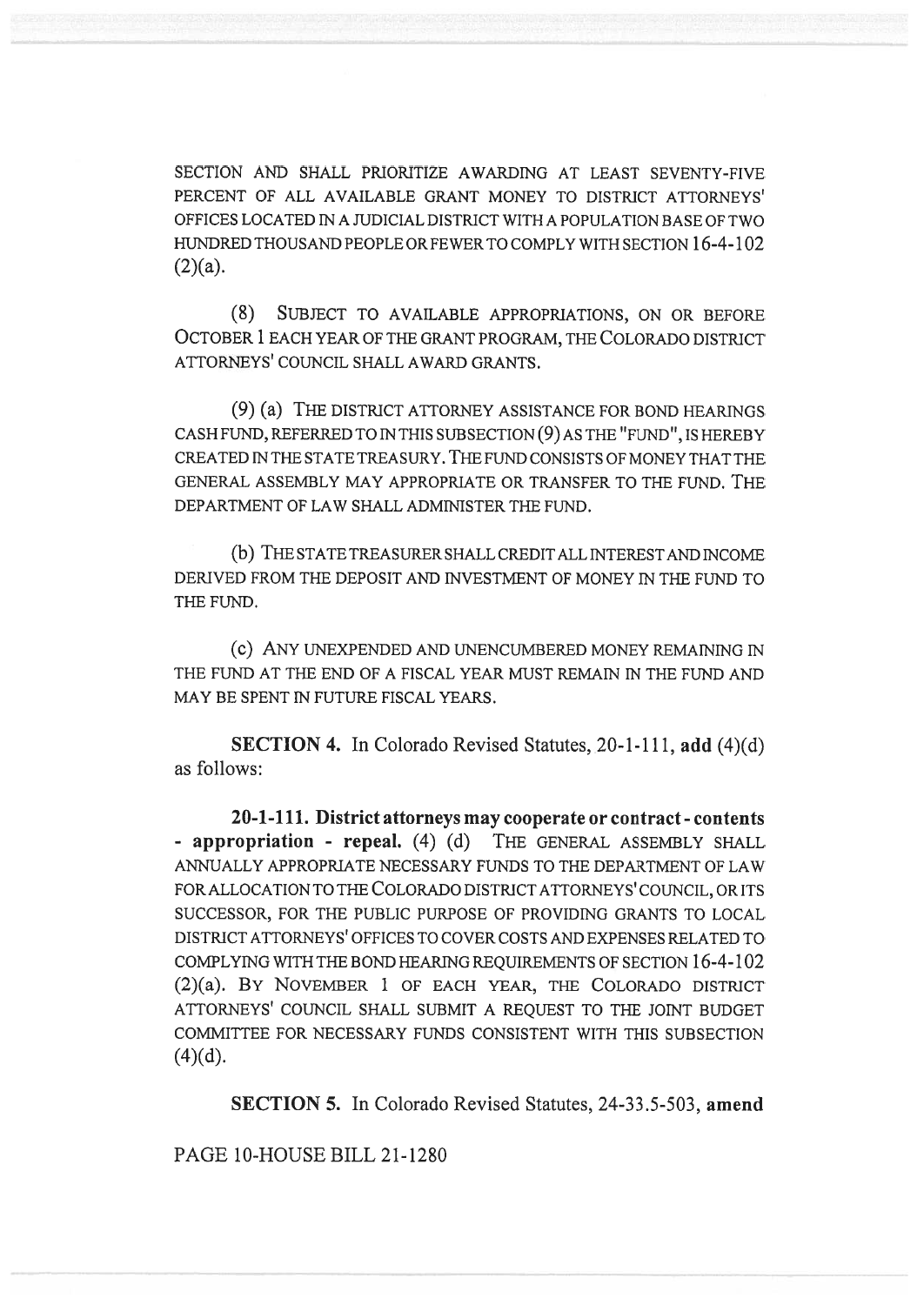$(1)(z)$ ; and **add**  $(1)(bb)$  and  $(1)(cc)$  as follows:

24-33.5-503. Duties of division. (1) The division has the following duties:

(z) To provide training on the Colorado risk assessment scale and the administrative release guideline instrument as required by section 17-22.5-404 (2)(c);  $C.R.S.,$  and

(bb) To DEVELOP THE CERTIFICATE OF COMPLIANCE REQUIRED BY SECTION 16-4-102 (2)(j)(III) THAT INCLUDES SPECIFIC CERTIFICATIONS FOR:

(I) POSTING THE NOTICES REQUIRED BY SECTION 16-4-102  $(2)(h)(I)(A)$  AND  $(2)(i)$  FOR INMATES AND THE PUBLIC TO SEE;

(II) CREATION AND PROVISION OF THE NOTICE REQUIRED BY SECTION 16-4-102 (2)(h);

(III) CREATION AND TRAINING ON THE WRITTEN POLICIES REQUIRED BY SECTION 16-4-102  $(2)(i)(I)$ ; AND

(IV) TIMELY UPDATES REQUIRED BY SECTION  $16-4-102$  (2)(j)(II); AND

(CC) MAINTAIN A PUBLICLY ACCESSIBLE DATABASE OF THE CERTIFICATES OF COMPLIANCE, POLICIES, AND NOTICES FILED BY A SHERIFF PURSUANT TO SECTION  $16-4-102$  (2)(j)(III).

SECTION 6. Appropriation. (1) For the 2021-22 state fiscal year, \$412,816 is appropriated to the judicial department for use by courts administration. This appropriation consists of \$318,184 from the general fund and \$94,632 from the judicial department information technology cash fund created in section 13-32-114 (1), C.R.S. To implement this act, the department may use this appropriation as follows:

(a) \$115,332, which consists of \$47,100 from the general fund and \$68,232 from the judicial department information technology cash fund created in section 13-32-114 (1), C.R.S., for general courts administration, which amount is based on an assumption that the department will require an additional 1.0 FTE;

PAGE 11-HOUSE BILL 21-1280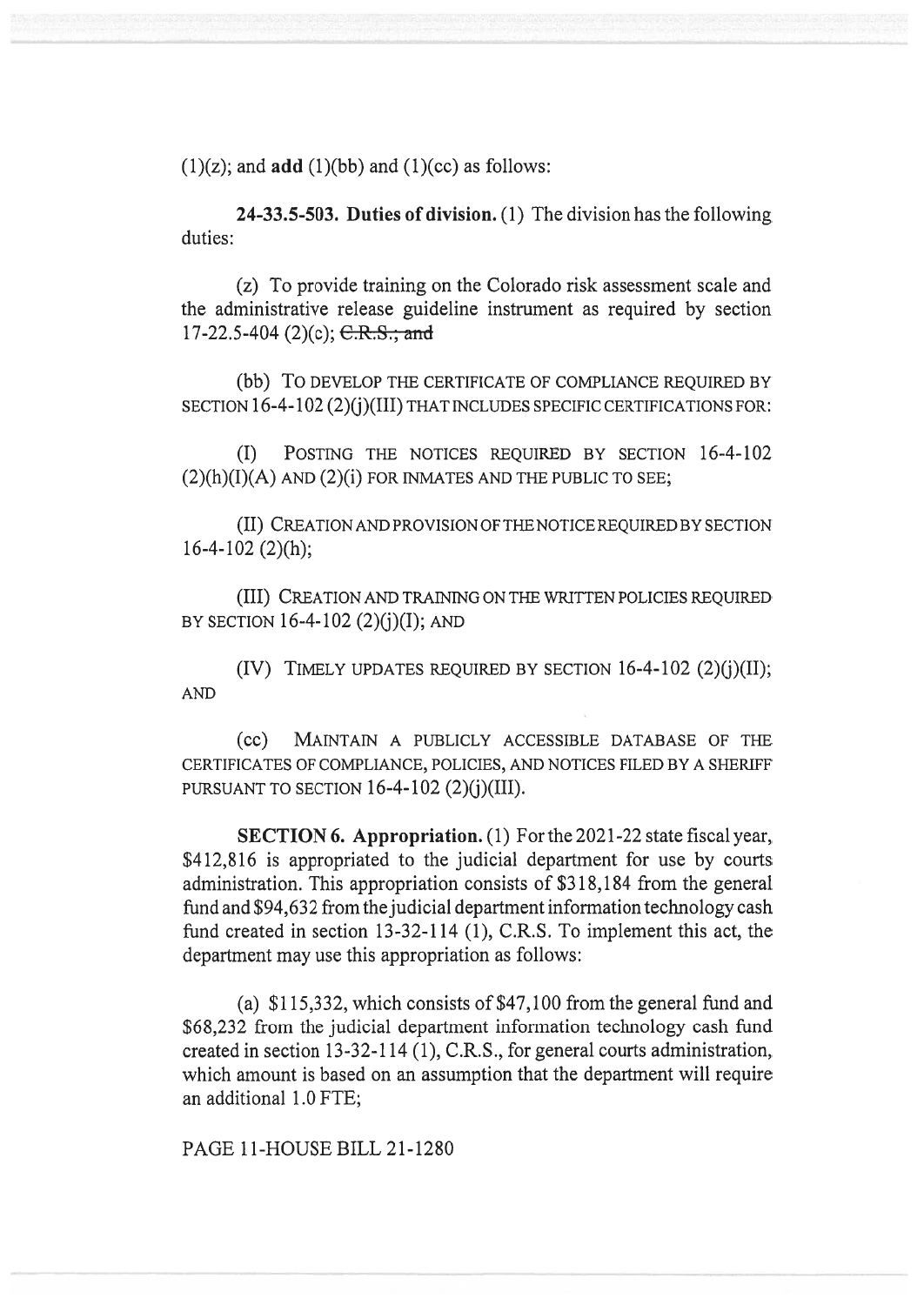(b) \$92,218, which consists of \$65,818 from the general fund and \$26,400 from the judicial department information technology cash fund created in section 13-32-114 (1), C.R.S., for capital outlay; and

(c) \$205,266 from the general fund for trial court programs, which amount is based on an assumption that the department will require an additional 2.2 FTE.

(2) For the 2021-22 state fiscal year, \$67,136 is appropriated to the judicial department for use by the office of the state public defender. This appropriation is from the general fund. To implement this act, the office may use this appropriation as follows:

- (a) \$27,836 for personal services;
- (b) \$38,000 for capital outlay; and
- (c) \$1,300 for operating expenses.

(3) For the 2021-22 state fiscal year, \$19,500 is appropriated to the department of public safety for use by the division of criminal justice. This appropriation is from the general fund. To implement this act, the division may use this appropriation for DCJ administrative services.

(4) For the 2021-22 state fiscal year, \$150,000 is appropriated to the district attorney assistance for bond hearings cash fund created in section 16-4-117 (9)(a), C.R.S. This appropriation is from the general fund. The department of law is responsible for the accounting related to this appropriation.

(5) For the 2021-22 state fiscal year, \$150,000 is appropriated to the department of law. This appropriation is from reappropriated funds in the district attorney assistance for bond hearings cash fund under subsection (4) of this section. To implement this act, the department may use the appropriation for the district attorney assistance for bond hearings grant program.

SECTION 7. Act subject to petition - effective date. This act takes effect at 12:01 a.m. on the day following the expiration of the ninety-day period after final adjournment of the general assembly; except

PAGE 12-HOUSE BILL 21-1280